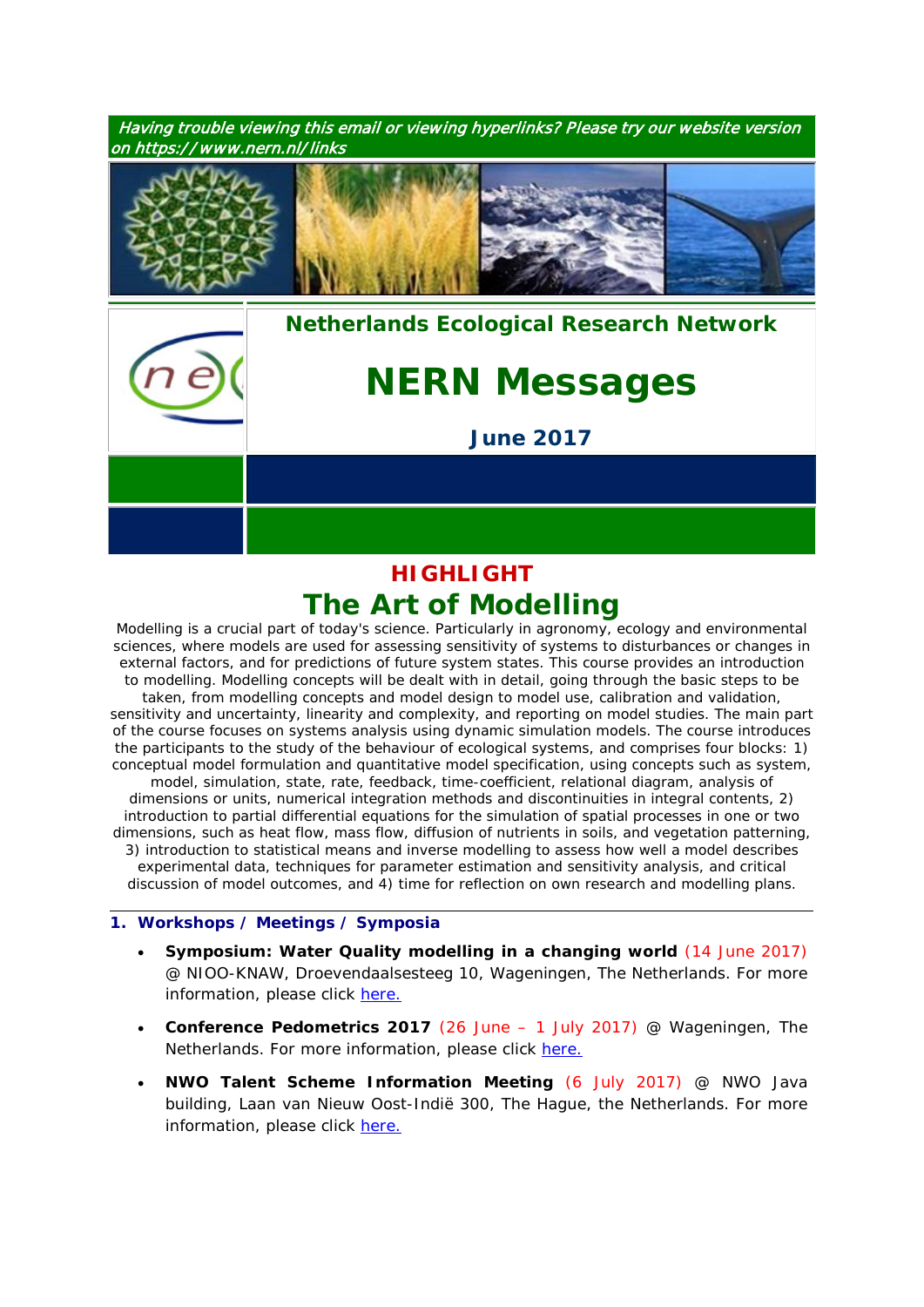- **BES Symposium 2017- The Macro-ecology of Alien Species: Patterns, Drivers and Consequences of Global Biotic Exchange** (24-26 July 2017) @ Durham University, United Kingdom. For more information, please click [here.](http://www.britishecologicalsociety.org/events/bes-symposium-2017-macroecology-alien-species-patterns-drivers-consequences-global-biotic-exchange/)
- **International Society for Evolution, Medicine & Public Health (ISEMPH 2017)** (18-21 August 2017) @ University of Groningen, Groningen, the Netherlands. For more information, please click [here.](https://evolutionarymedicine.org/2017-isemph-meeting/)
- **European Society of Evolutionary Biology congress (ESEB 2017)** (20-25 August 2017) @ University of Groningen, MartiniPlaza, Leonard Springerlaan 2, Groningen, the Netherlands. For more information, please click [here.](http://www.eseb2017.nl/home/)
- **Wageningen Soil Conference 2017: Soil Science in a Changing World** (27- 31 August 2017) @ Wageningen University & Research, Orion Building, Wageningen, the Netherlands. For more information, please click [here.](http://www.wur.nl/en/Research-Results/Projects-and-programmes/Wageningen-Soil-Conference-2017.htm)
- **Fundamentals of Life in the Universe Symposium** (31 August 1 September 2017) @ Energy Academy Building, Zernike Campus, Nijenborgh 6, Groningen, the Netherlands. For more information, please click [here.](http://www.rug.nl/research/gbb/education/origins/)
- **IALE 2017 - European Landscape Ecology Congress** (12-17 September 2017) @ Ghent, Belgium. For more information, please click [here.](http://www.iale-europe.eu/iale2017)
- **Heimans en Thijsse Symposium 'Bloemrijk of gifgroen?** (23 September 2017) @ de Leeuwenbergh (Servaasbolwerk 1a), Utrecht, the Netherlands. For more information, please click [here.](http://www.heimansenthijssestichting.nl/)
- **Joint Annual Meeting; Ecology Across Borders** (11-14 December 2017) @ Ghent, Belgium. For more information, please click [here.](http://www.britishecologicalsociety.org/events/annual-meeting-2017/thematic-topic-ghent-2017/)

#### **2. Courses**

• **The Art of Modelling** (12-23 June 2017)

Modelling is a crucial part of today's science. Particularly in agronomy, ecology and environmental sciences, where models are used for assessing sensitivity of systems to disturbances or changes in external factors, and for predictions of future system states. This course provides an introduction to modelling. For more information, please click [here.](https://www.pe-rc.nl/postgraduate-courses/art-of-modelling)

- **International Summer School: Evolutionary Biology** (17-24 June 2017) Summer school in Evolutionary Biology for master and PhD candidates. The main aim of the course is to develop the skills to produce an independent research project in evolutionary biology. For more information, please click [here.](http://www.evolution.unibas.ch/teaching/guarda/index.htm)
- **Political Ecologies in/of the Anthropocene: value, life and critique** (21-27 June 2017)

The summer school gives motivated PhD candidates the chance to deepen their knowledge on political ecologies in the Anthropocene. The course covers two broad and interrelated thematic areas of interest in contemporary political ecology: The emergence of the 'Anthropocene' and its competitors and The value of life in the Anthropocene. For more information, please click [here.](http://www.wur.nl/nl/activiteit/Political-Ecologies-inof-the-Anthropocene-value-life-and-critique.htm)

• **Animal Movement Analysis** (2-7 July 2017) The aim of this course is to provide participants with skills to assist them in working with animal movement data including data management and